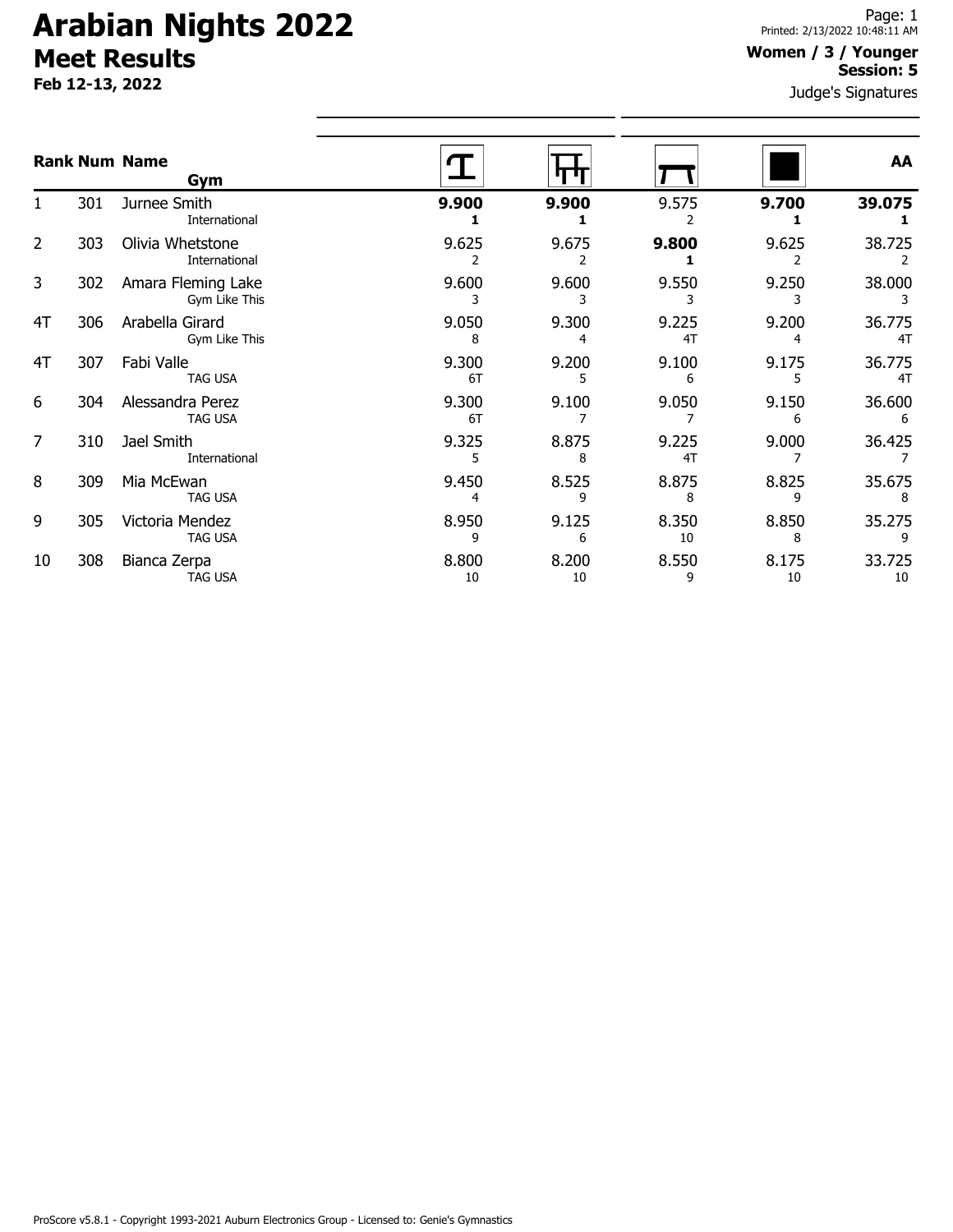# **Arabian Nights 2022 Meet Results**

**Feb 12-13, 2022**

#### **Women / 3 / Middle Session: 5**

Judge's Signatures

|                |     | <b>Rank Num Name</b><br>Gym       |             |             |             |             | AA           |
|----------------|-----|-----------------------------------|-------------|-------------|-------------|-------------|--------------|
|                | 311 | Jovie Erisey<br>Gym Like This     | 9.175       | 9.475       | 9.500       | 9.400       | 37.550       |
| $\overline{2}$ | 322 | Isabela Spajic<br><b>TAG USA</b>  | 9.450       | 9.100<br>5T | 8.700<br>4  | 8.850<br>4  | 36.100       |
| 3T             | 316 | Giovanna Haskins<br>Genie's       | 9.050       | 9.400<br>2  | 8.425<br>6  | 8.950<br>3  | 35.825<br>3T |
| 3T             | 319 | Jillian Barone<br><b>TAG USA</b>  | 9.150<br>4T | 9.150<br>4  | 9.175<br>2  | 8.350<br>8  | 35.825<br>3T |
| 5              | 314 | Isabella Ghislandi<br>Genie's     | 9.025<br>8  | 9.275<br>3  | 8.400       | 9.050<br>2  | 35.750<br>5  |
| 6              | 321 | Mia Strika<br>TAG USA             | 9.000<br>9  | 9.025       | 9.075<br>3  | 8.600<br>6  | 35.700<br>6  |
| 7              | 312 | Olivia Reyes<br><b>TAG USA</b>    | 9.100<br>6  | 9.100<br>5T | 8.475<br>5  | 8.700<br>5  | 35.375       |
| 8              | 335 | Shani Shavit<br><b>TAG USA</b>    | 9.150<br>4T | 8.550<br>9  | 8.050<br>8  | 8.450       | 34.200<br>8  |
| 9              | 317 | Catalina DeJesus<br>Genie's       | 9.200       | 8.675<br>8  | 7.450<br>11 | 8.000<br>9  | 33.325<br>9  |
| 10             | 318 | Amelia Astafiev<br><b>TAG USA</b> | 8.500<br>11 | 8.475<br>10 | 7.900<br>9T | 7.125<br>11 | 32.000<br>10 |
| 11             | 323 | Valeria Diaz<br>TAG USA           | 8.750<br>10 | 7.375<br>11 | 7.900<br>9T | 7.750<br>10 | 31.775<br>11 |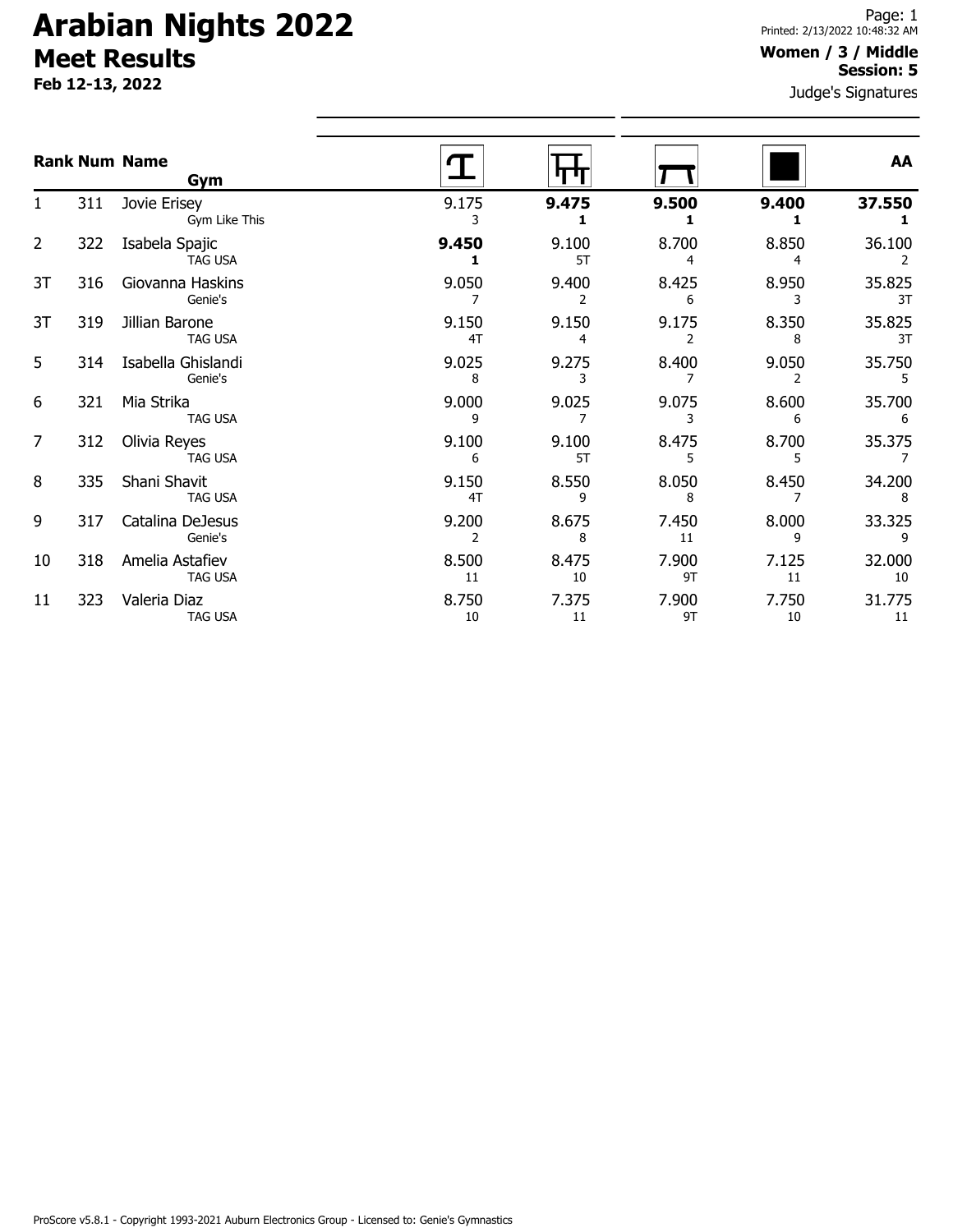# **Arabian Nights 2022 Meet Results**

**Feb 12-13, 2022**

### **Women / 3 / Older Session: 5**

Judge's Signatures

|                |     | <b>Rank Num Name</b><br>Gym             |             |             |             |             | AA           |
|----------------|-----|-----------------------------------------|-------------|-------------|-------------|-------------|--------------|
|                | 329 | Isabella Medero.<br>International       | 9.675       | 9.400       | 9.650       | 9.575       | 38.300       |
| $\overline{2}$ | 328 | Laya Paraison<br>Genie's                | 9.500<br>3T | 9.650       | 9.100       | 9.250       | 37.500       |
| 3              | 325 | Madeline Koifman<br>Palm Beach Gym      | 9.500<br>3T | 9.375<br>4  | 9.350       | 9.175       | 37.400       |
| 4              | 331 | <b>Isabel Dawkins</b><br>Genie's        | 9.450       | 9.475<br>2  | 8.700       | 9.050       | 36.675       |
| 5              | 327 | Gabriella Chanchamire<br><b>TAG USA</b> | 9.725       | 9.225<br>5  | 8.225<br>10 | 9.100<br>4  | 36.275       |
| 6              | 330 | Savannah Ferraro<br>Palm Beach Gym      | 9.425<br>6  | 8.825<br>8  | 9.075<br>4  | 8.725       | 36.050<br>6  |
| $\overline{7}$ | 334 | <b>Brooke McFerrin</b><br>Genie's       | 9.275<br>8  | 9.100<br>6  | 8.875<br>5  | 8.700<br>8  | 35.950       |
| 8              | 324 | Jacinta Jullia<br><b>TAG USA</b>        | 9.200<br>9  | 8.800<br>9T | 8.750<br>6  | 8.800<br>6  | 35.550<br>8  |
| 9              | 326 | Riva Platt<br>Genie's                   | 9.300       | 9.025       | 8.325<br>8  | 8.500<br>٩  | 35.150<br>9  |
| 10             | 332 | Isabel Hervas<br>TAG USA                | 8.900<br>10 | 8.800<br>9T | 8.300<br>9  | 8.400<br>10 | 34.400<br>10 |